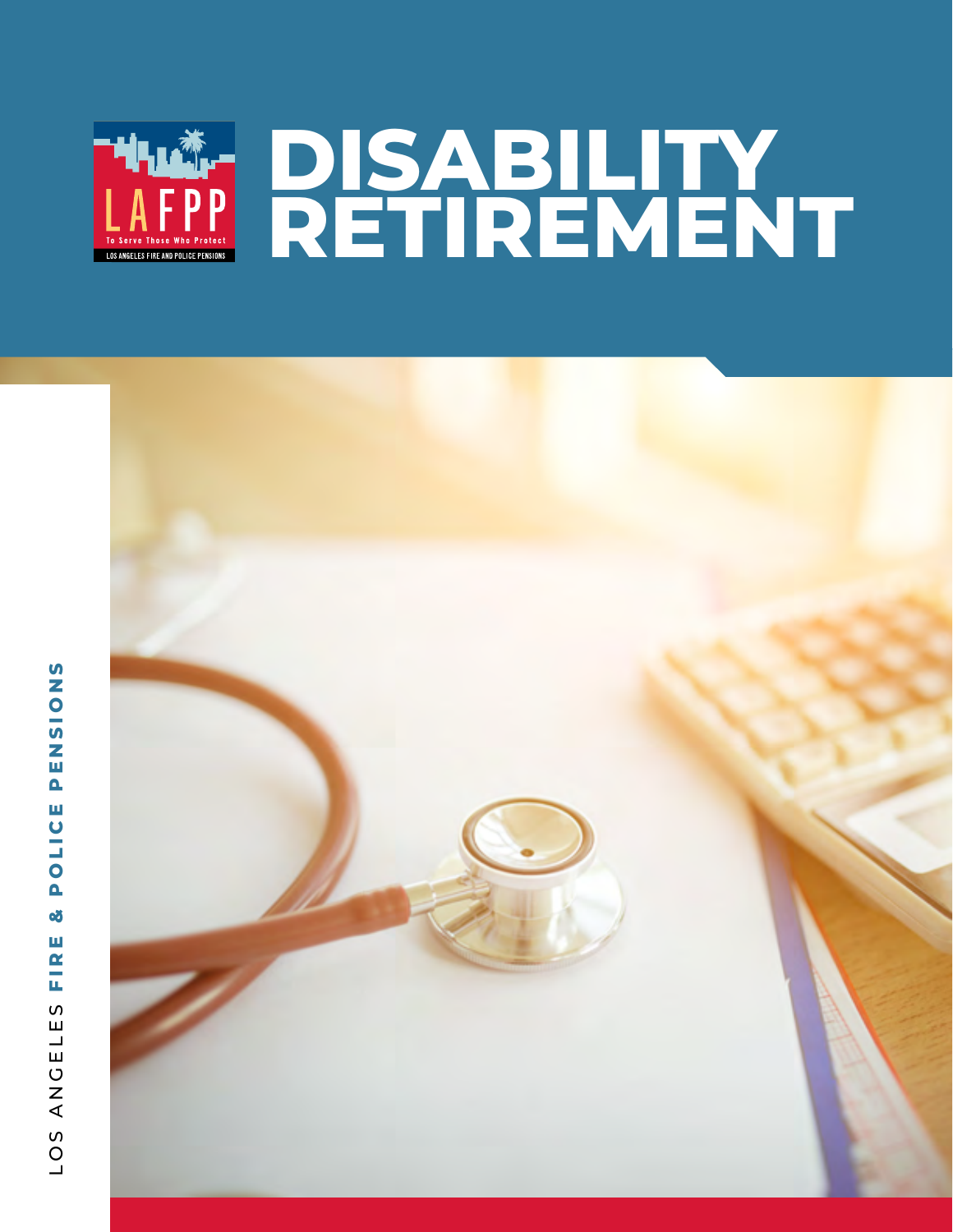**IF you believe**<br> **IF you are<br>
incapable of<br>
porforming your duties you are incapable of performing your duties as a sworn employee of the Fire, Police, Harbor or Airport Department, you may be eligible for disability pension benefits.** 

**The Board of Fire and Police Pension Commissioners (Board) reviews and approves (or denies) all disability pension applications.**

#### TYPES OF DISABILITY PENSIONS

#### **Service-Connected Disability Pension**

- For impairments that are disabling and Work-Related
- Eligible upon graduation from recruit training

#### **Nonservice-Connected Disability Pension**

- For impairments that are disabling and Non-work Related
- Must have at least 5 years of service



**For an impairment to be considered work-related there must be clear and convincing evidence that the discharge of duties is the predominant cause of your incapacity. The Board's determination as to which type of disability pension you may be entitled to is independent of any determinations made pursuant to a Workers' Compensation claim.**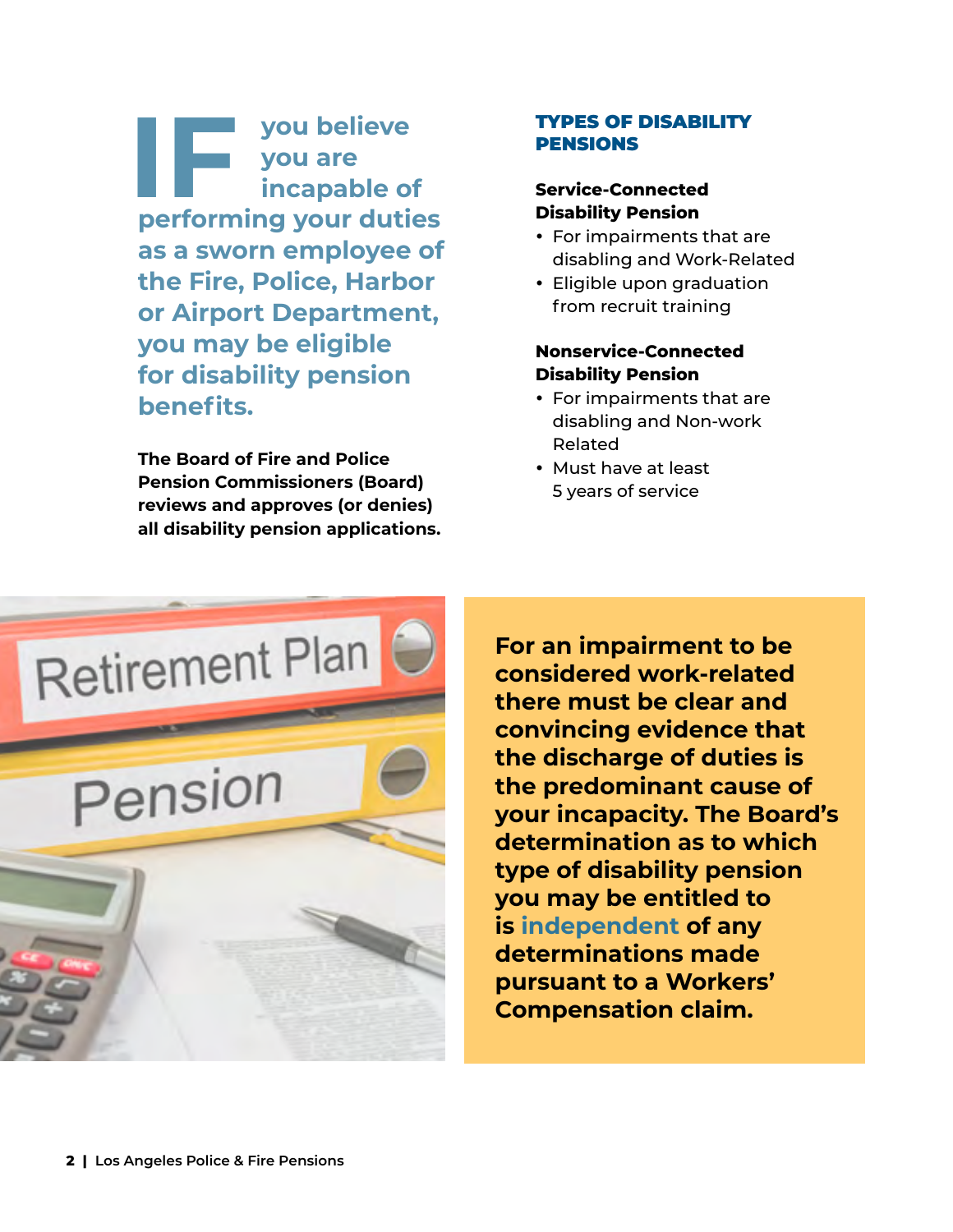

### DISABILITY PENSION FORMULA

#### **Service-Connected**

30% - 90% of your final average salary. The minimum percentage you may receive is the greater of 2% per year of service or 30%.

#### **Nonservice-Connected**

30% - 50% of your final average salary.

#### **THINGS TO CONSIDER**

Amounts are based on the percentage of disability as determined by the Board. Percentages awarded for a disability pension vary depending upon the severity of the illness/injury, and awards may be subject to future Board review. Future review may result in a reduction or increase in the percentage.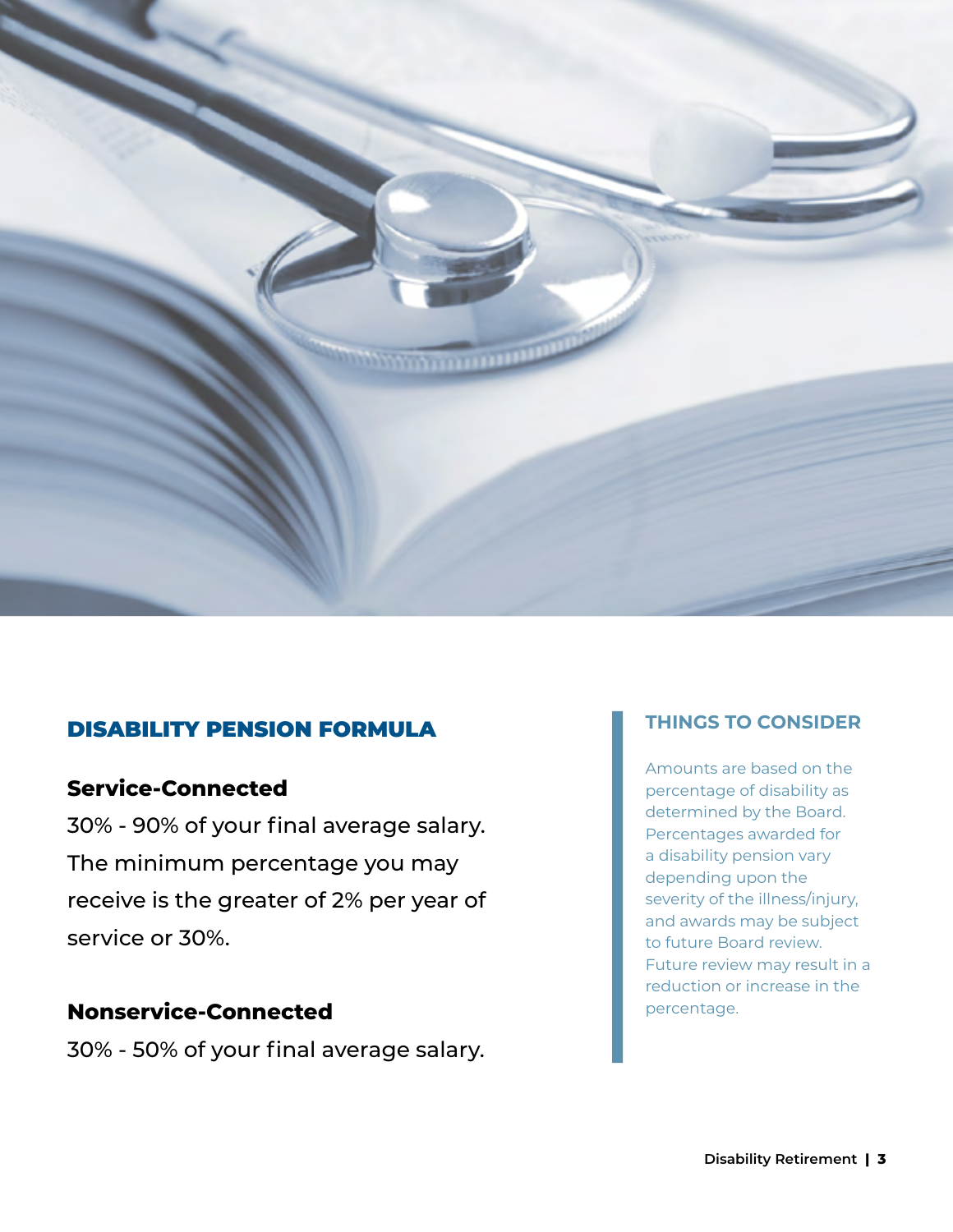#### APPLICATION PROCESS – TIMELINE

#### **All disability pension applications undergo a rigorous review process before approval by the Board**

It takes several months to process a disability application. Some applications may take longer due to circumstances or complications specific to your claim(s), such as scheduling additional surgeries or procedures after the application process begins.

The disability application process is an in-depth analysis of the impairment or impairments that prevent you from performing your job duties. The process will include the following:

- An initial interview with a Disability Pensions Section Analyst;
- The collection and review of applicable medical and personnel records;
- The collection and review of past military records (if applicable);
- An examination by Boardapproved physicians; and,
- A hearing before the Board.

#### **Medical Examinations**

You must be examined by at least three doctors selected and paid for by LAFPP. Additional specialists may be required if you are claiming multiple impairments.

#### **Preparation for Hearing**

A Board hearing date will be

scheduled with you or your attorney/representative. You will be notified of the date, time, and location several weeks in advance.

- LAFPP Staff will formulate a recommendation to the Board regarding your application. The recommendation will include:
	- 1. Whether the impairments qualify as a disability;
	- 2. Determination of Service- or Nonservice-Connection;
	- 3. Pension percentage rate; and,
	- 4. Scheduling of a future review
- You or your representative will be informed of the recommendation to be made to the Board.
- You may withdraw your application at any time prior to the Board hearing.

#### **Disability Hearing**

The Board will conduct a hearing on your disability application. Five Commissioners need to be present to establish a quorum for disability hearings. A minimum of five affirmative votes is required to grant or deny an application for a disability pension. After your case is presented to the Board, the Board will deliberate and render a decision.

#### **After the Hearing**

*If you are granted a disability pension you must:*

- Determine your pension effective date. It must be either the Board hearing date or the day after your IOD time /other pay status expires; and
- Designate your Final Average Salary period.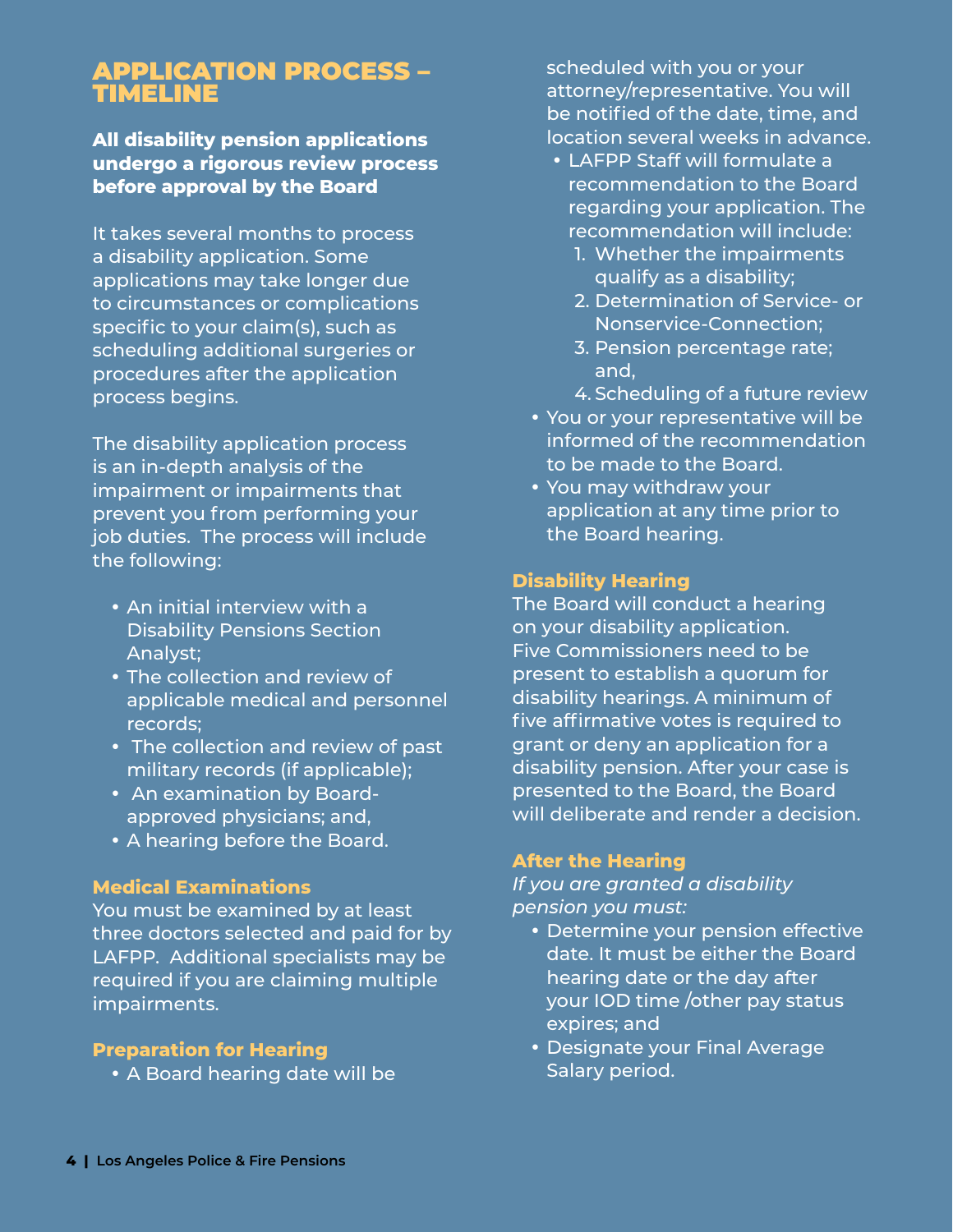*If your application is denied, or if you disagree with the percentage you were awarded, you may:*

• Request a rehearing, provided the request is made within 90 days of the adoption of the Findings of Fact. Your rehearing can only be requested if it is based upon and supported by new or different evidence not available to the Board at the original hearing. You may also request a rehearing if you did not have a representative to assist you during your original hearing.

#### NEW APPLICATION OR REAPPLICATION

You may file a new disability pension application after 90 days from the adoption of the Findings of Fact only if you are reinjured, a previously denied condition becomes worse, or you sustain a new injury. (Tier 6 terminated/resigned members are not eligible to re-apply if the original application was denied.)

If you return to duty from a disability pension you cannot receive a refund of contributions at a later date for service prior to receiving the disability pension.

#### REPRESENTATION

You may have legal counsel or a representative of an organization registered with the City Clerk's Office (e.g., a Union representative) appear before the Board on your behalf or you may represent yourself at the hearing.

#### **THINGS TO CONSIDER**

Board approval of your disability pension application is not guaranteed. Consider the timeline when applying and how it may affect your status. You may be awarded a limited amount of IOD/ Workers' Compensation time by the City and may have to supplement your income with other compensated time (i.e., SK, VC). Contact your Department's Accounting/Payroll section for more details.

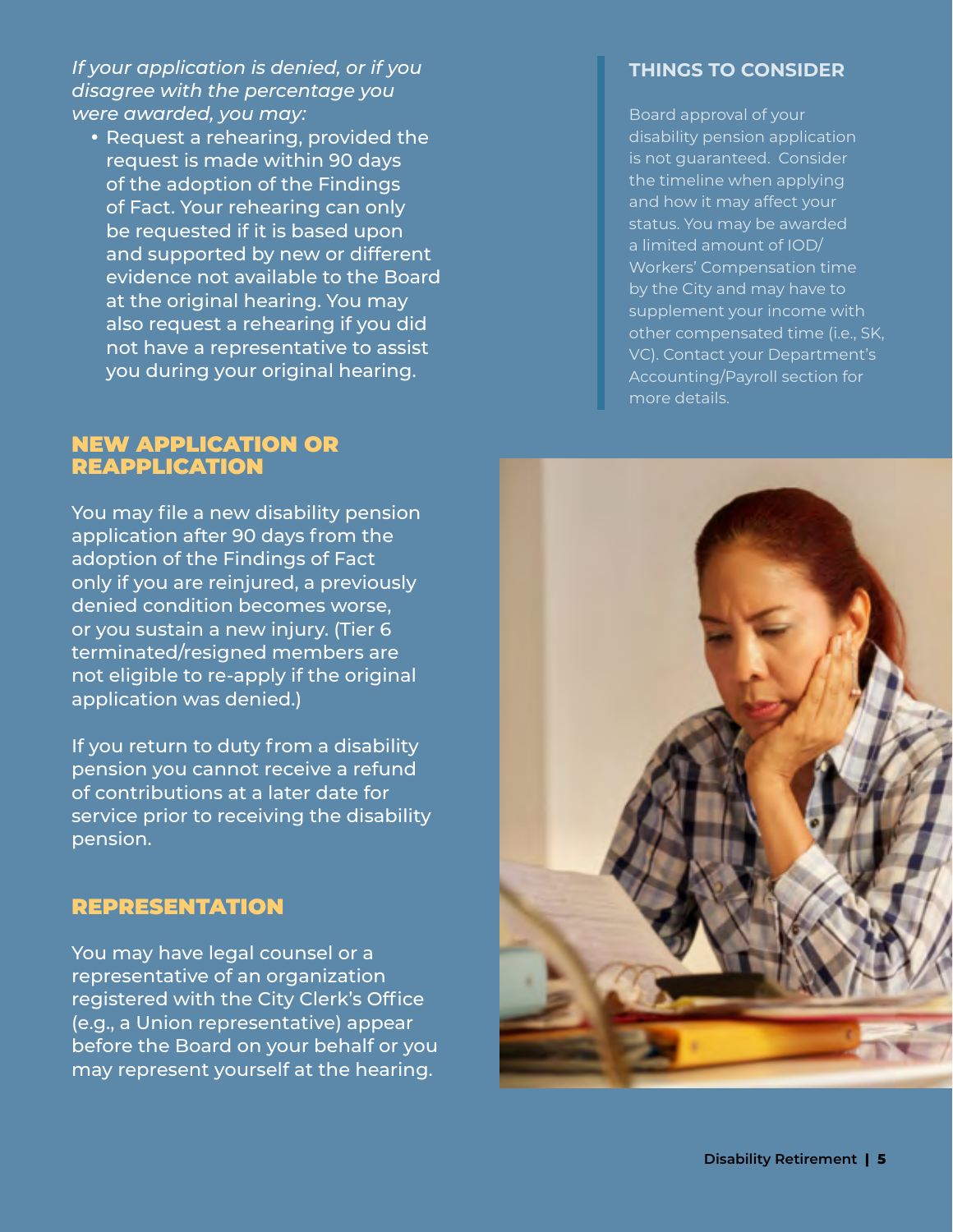#### DISABILITY PENSION REVIEWS

Disability pensions are normally paid for a member's lifetime; however, *the Board retains the right to review your disability pension at any time.* Members may also initiate a review of their disability status. Any adjustment to your percentage amount will be based only on improvement or deterioration of the original impairments. Based on the Board's review, *the percentage awarded may be increased, decreased, remain the same, or be terminated completely.*

*If your disability is found to no longer exist:*

- **Disability pension received less than 5 years** - If there is a position available for you in your original department, your pension will be terminated effective upon your return to active duty.
- **Disability pension received for 5 years or more** - Your disability pension may be reduced to *30%, even if you are entitled to more than 30% based on your length of service.*

Any work or daily activities performed after your pension is granted must be within the restrictions/limitations upon which the disability pension was based.

If you subsequently perform any activities that are not consistent with or exceed these limitations, the Board will review your disability pension and rescind approval.



#### **THINGS TO CONSIDER**

Disability pensions may be revoked. Pensioners returned to work may receive credit toward service retirement for the time spent on disability pension.

Service-Connected Disability Pensioner returned to duty – after remaining on the job continuously for one year, disability time is restored at a day for day conversion rate. After three years of continuous duty, the entire disability pension time will be restored for purposes of calculating length of service.

Nonservice-Connected Disability Pensioners who return from a nonserviceconnected disability pension are required to purchase their time spent on disability pension in order to be credited toward overall length of service.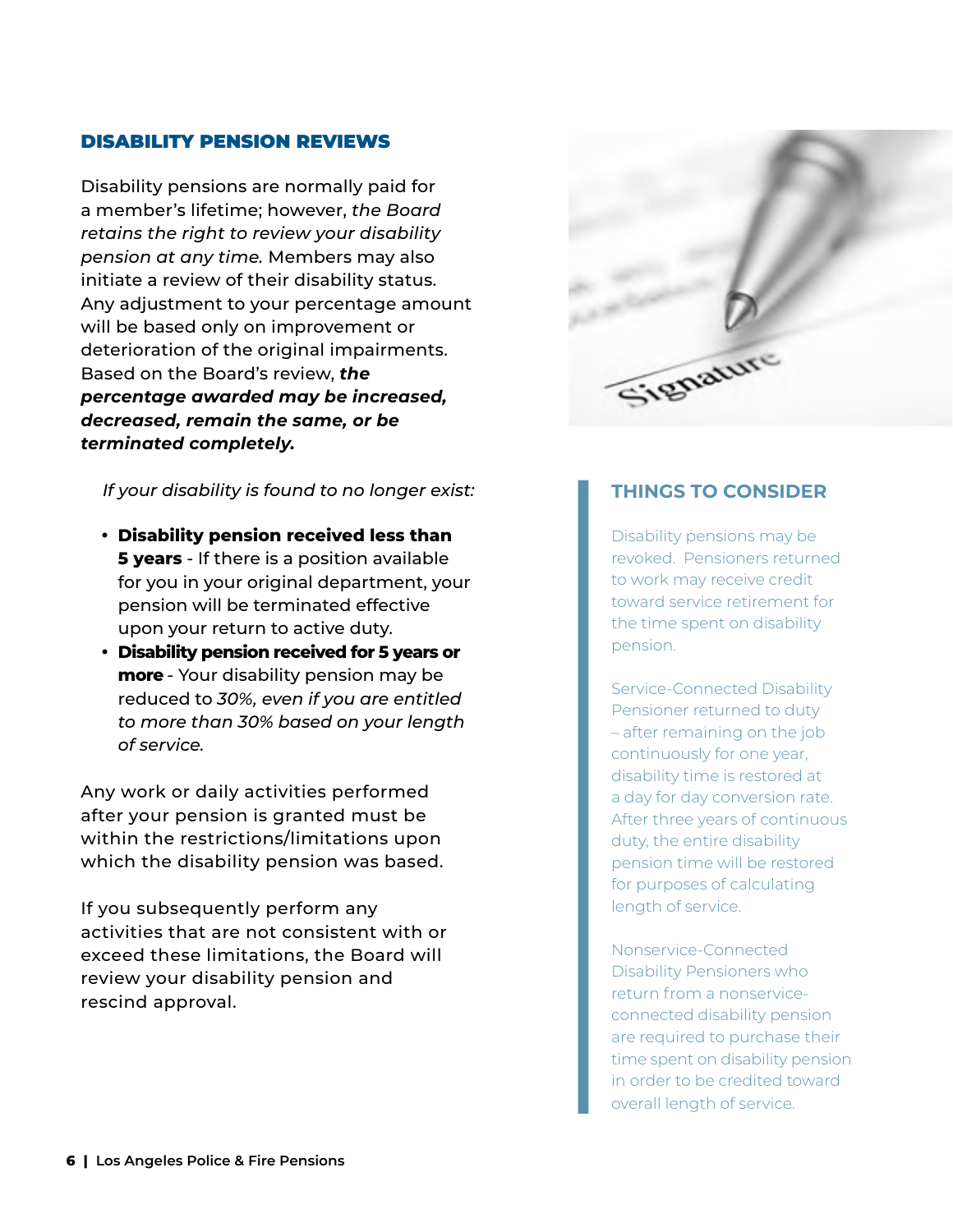#### WORKERS' COMPENSATION AWARDS

The Board makes independent decisions in its review and approval of disability pensions. Even though you may have been granted a Workers' Compensation award, *it does not automatically entitle you to a disability pension.*

**All Workers' Compensation awards must be paid back to the City if you are granted any type of disability pension.** This includes all awards you received or are currently receiving for which you filed a Workers' Compensation claim and received benefits, not just the injury(ies) for which you received your disability pension.

- Dollar-for-dollar offset for cash award(s) that continue beyond the pension effective date (including retroactive payments)
	- includes attorney's fees; and
	- State Rate/permanent disability payments.
- Lump sum or a minimum 25% deduction from monthly disability pension benefit – for awards received prior to pension effective date



#### **THINGS TO CONSIDER**

Filing for a disability pension after using at least 6 months of your IOD time will most likely result in you spending some time on Workers' Compensation "State Rate". You should prepare for a reduced level of monthly income. Employees on State Rate may elect to use compensated time off to supplement State Rate to receive the equivalent of their regular salary. {Andersen v. Workers' Compensation Board.}

The use of sick time, vacation time, overtime, etc., to supplement State Rate while you are injured constitutes a return to payroll status for pension purposes. It is important that you understand such action will impact the effective date of your disability pension.

Reinstatement to payroll for any purpose permanently changes the earliest possible effective date of your disability pension. If you use accrued overtime/vacation/sick time because it provides more income than State Rate payments, your pension effective date shifts forward. You will not be eligible to receive retroactive pension benefits for any time prior to the new earliest effective date.

Receipt of Workers' Compensation awards does not guarantee a disability pension.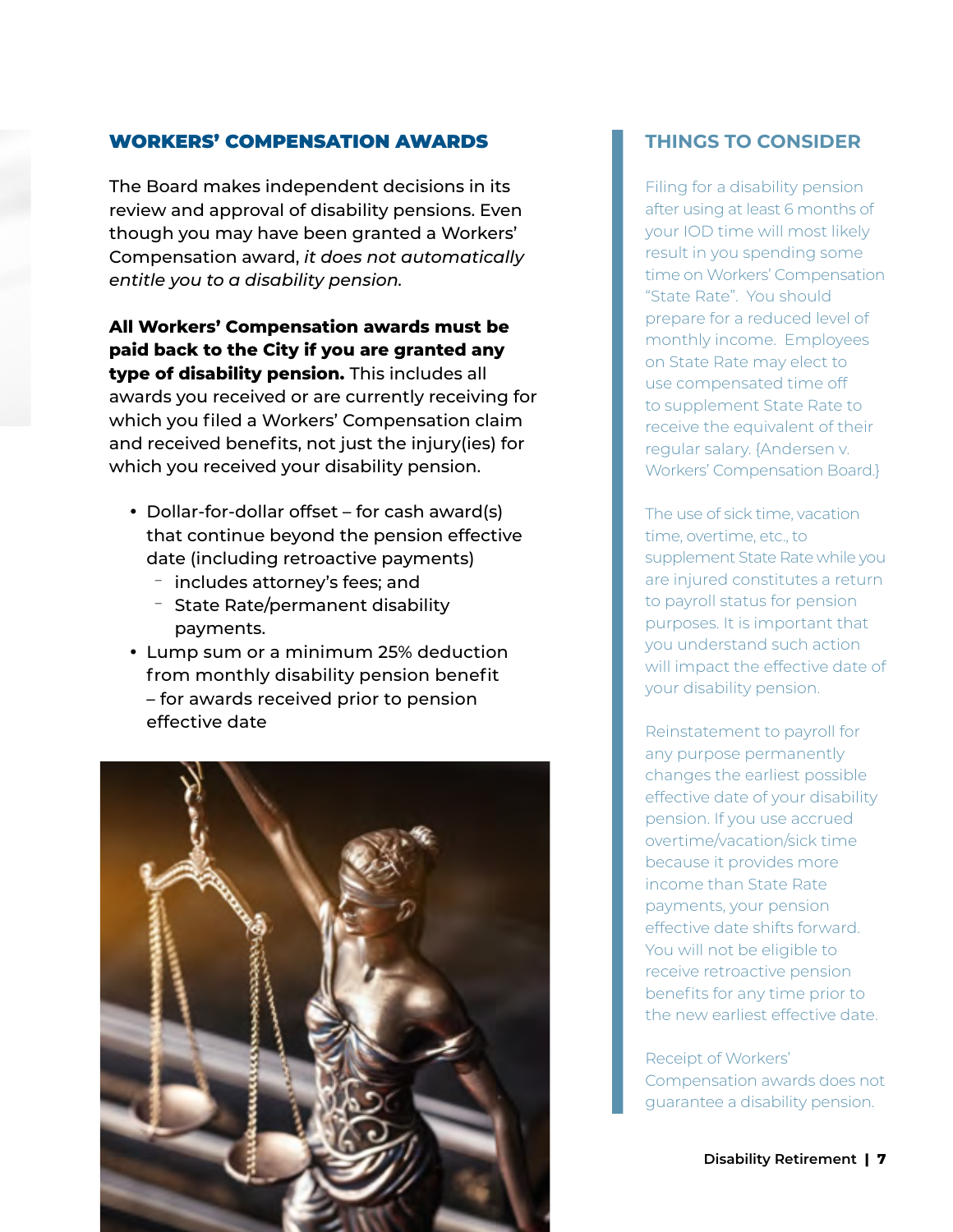#### SERVICE PENSION CONVERSION

If you retire on a service pension, you have up to one year from the effective date of your service pension to apply for a disability pension. You may also apply up to one year after your Workers' Compensation claim is resolved (if the claim was filed before or within one year of the effective date of your service pension).

You will be required to demonstrate to the Board that the disabling condition(s) was present on the day of your service retirement and has been continuous to the day of the disability pension hearing or your application will be denied.

Once a disability pension is awarded it *cannot* be converted to a service pension later.

#### RESIGNED/DEFERRED MEMBER ELIGIBILITY

A former member who terminates employment (for any reason other than disability) is a resigned member. Tier 5 and 6 members who terminate employment after completing 20 or more years of service (10 years for Tier 3) are considered "vested members". These vested members may elect to leave their contributions at LAFPP in order to receive a deferred service retirement upon reaching age 50. (Tier 4 is not eligible for a deferred pension option.)

Resigned/Deferred status members have one year from the effective date of resignation to apply for a disability pension, or one year after your Workers' Compensation claim is resolved (if the claim was filed before or within one year of the effective date of your service pension).

Impairments occurring after resignation cannot be used to support a claim for disability pension benefits.

#### **THINGS TO CONSIDER**

Depending on your situation, it may be more advantageous for you to file for a regular service pension than a disability pension. Consider your age, years of service, and membership tier to determine your eligibility and pension percentage. Log into MyLAFPP to run a Service Pension Estimate. You can find MyLAFPP at [www.lafpp.com](https://www.lafpp.com/)

Be mindful of the time constraints when considering converting your normal service pension to a disability pension. The option to convert is provided, however, disability pension approval and the percentage awarded are not guaranteed.

#### **THINGS TO CONSIDER**

Members who terminate employment are eligible for a refund of contributions, plus interest. (Tier 4 members are not eligible for refund of contributions.)

Members who elect to receive a refund of contributions forfeit any right to future benefits, including applying for disability pension benefits.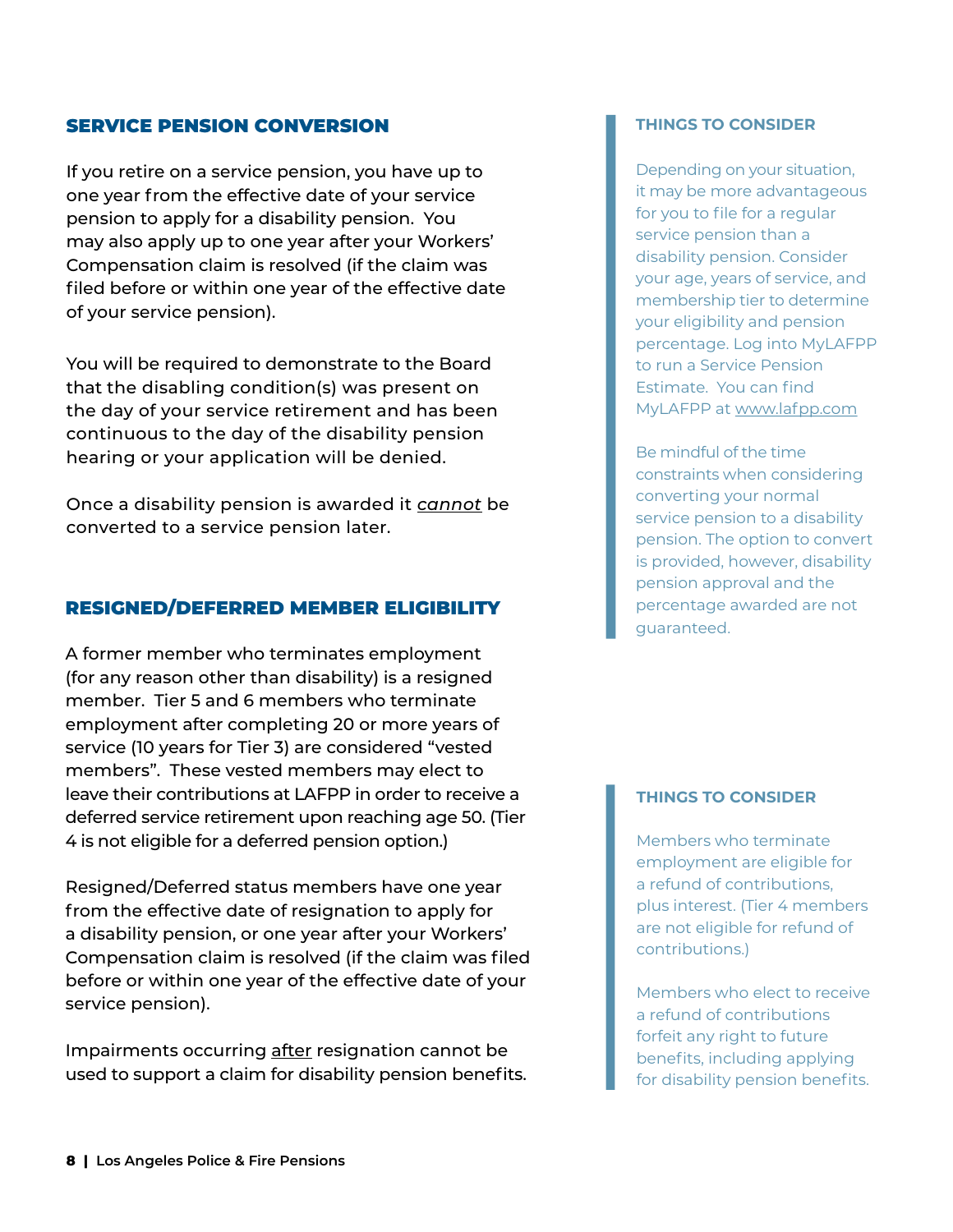#### PURCHASE OF SERVICE CREDIT

You have the option to increase your qualifying service time by purchasing service credit for:

- recruit training time
- prior LAFPP membership
- time off on nonservice-connected disability pension
- time on Workers' Compensation State Rate
- training time prior to paramedic certification

You must apply to purchase service credit before or at the time of filing for a disability pension *and* complete the purchase before your retirement effective date. You must purchase your recruit training time for injuries received during basic training to be considered as work-related.

#### PENSION TAXABILITY

If a disability pension is granted, all or some of your pension may be received tax-free.

**• Service-Connected** - Not taxed up to the Board approved disability rating. If you are granted an additional percentage based upon years of service, this amount is taxable.

> Example: A member with 20 years of service is granted 40%, however, the Board determines their disability rating to be 10%. The difference between 10% and 40% is taxable (therefore, 75% of the pension is taxable and 25% is tax-free.)

**• Nonservice-Connected** - Fully taxable

#### MEDICAL AND DENTAL SUBSIDIES

Members retiring on a Disability Pension with less than 10 years of service are **not** eligible for a retiree health or dental subsidy (except for Tier 6 members who receive a service-connected disability pension).

Retired members are eligible to begin receiving health and dental subsidies the month they turn age 55.

#### **THINGS TO CONSIDER**

All purchases must be completed prior to your effective date of retirement. Lost Service Time (LST), also known as "bad time," may result in a reduction of your Final Average Salary. Ask about obtaining a copy of your Department's Accounting/Payroll Section records.

The taxability of your pension and eligibility to receive health/dental subsidies may be important factors in your decision to apply for a regular service pension or apply for a disability pension. Speak to a representative from the Medical & Dental Benefits section to inquire more about eligibility requirements and available plans.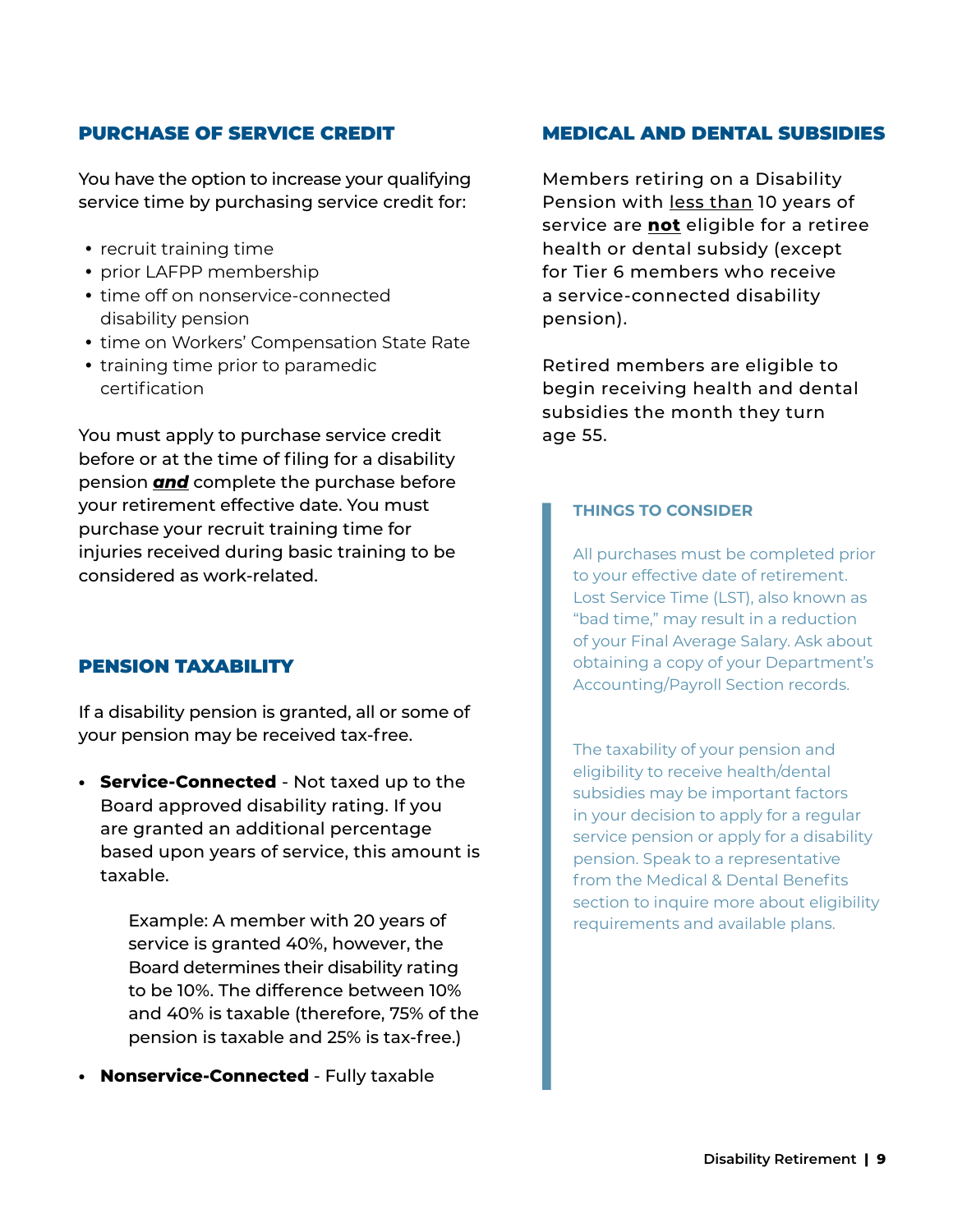#### ELIGIBILITY FOR SURVIVOR BENEFITS

If granted a disability pension, a spouse or domestic partner may be eligible to receive Plan benefits following your death:

**Service-Connected** - married to spouse, or have declared a domestic partner, on the effective date of disability retirement

#### **Nonservice-Connected** -

married to spouse, or have declared a domestic partner, at least one year prior to the effective date of disability retirement

Benefits may be paid to children or dependent parents, if qualified.

#### **THINGS TO CONSIDER**

Disability pensions are subject to community property. Whether or not there is a community property interest in your disability pension is an issue to be determined between you and the other party in any legal action involving your marriage/partnership. Request a copy of the "Sample 'Domestic Relations Order' Provisions" prepared by the City Attorney's Office for LAFPP, which discusses this issue in detail.

LAFPP requires final copies of all dissolution records. The following documents must be submitted to LAFPP. 1. Joinder

- 2. Judgment of Dissolution/Legal Separation stamped by the court.
- 3. Qualified Domestic Relations Order (QDRO/DRO), Marital Settlement, or Stipulation Order

# **RESOURCES**

**For more information, visit the FAQ section on our website at <https://www.lafpp.com/post/disability-pensions> or contact:**

LAFPP Disability Pensions Section (213) 279-3165 (844) 88-LAFPP ext. 93165

Tristar Risk Management, Inc. (866) 842-1547 or (626) 407-0400 (626) 407-0425 P.O. Box 29106, Glendale, CA 91209-9106

Acclaimed Insurance Management Services (AIMS) (855) 605-3438 or (909) 524-3300 P.O. Box 29104, Glendale, CA 91209-9104

**The information in this guide is intended to summarize the legal texts in a clear and concise manner to help you understand your benefits. It describes the most important features. If there is a difference between the legal texts and this document, the legal texts will prevail.**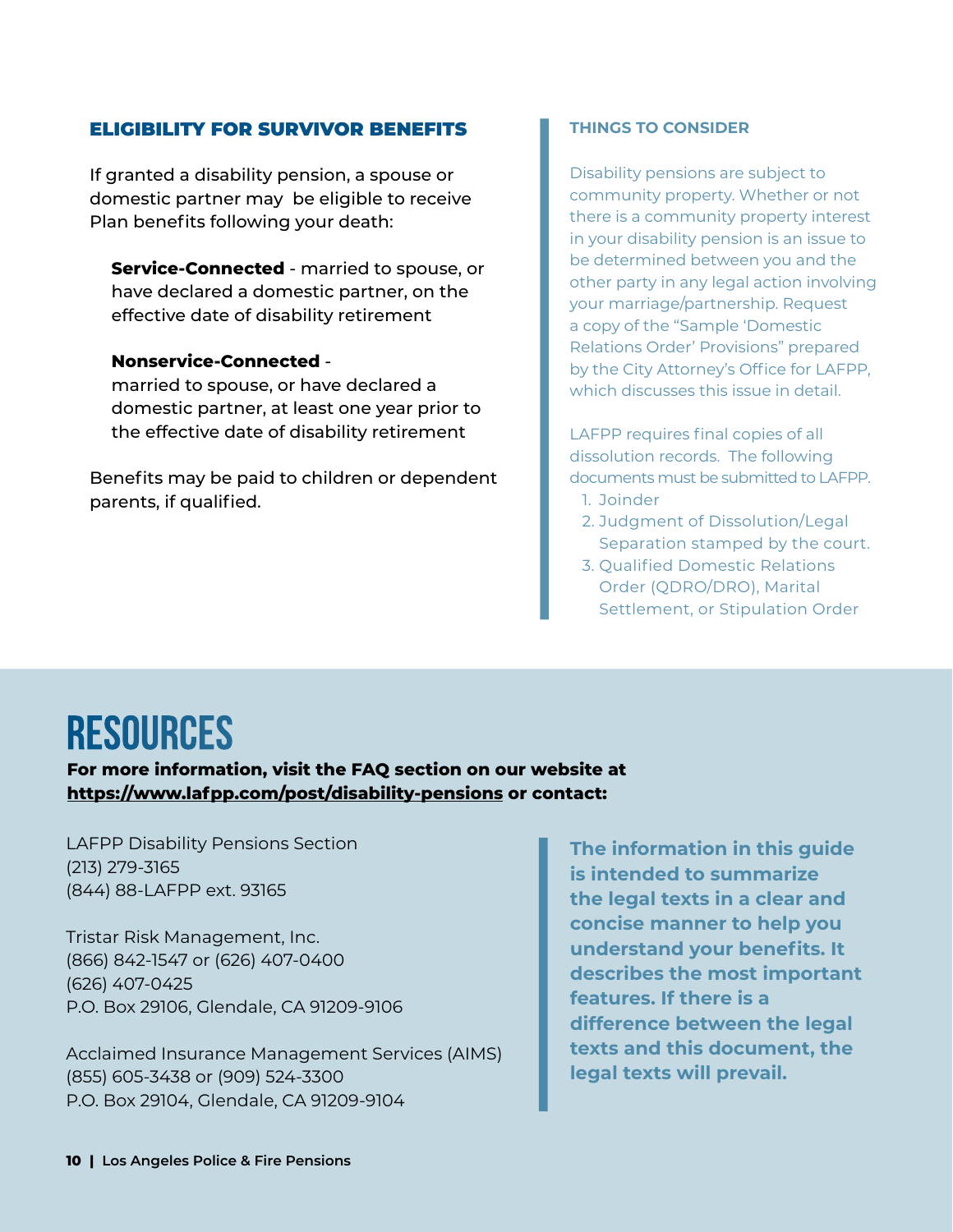## SERVICE/DISABILITY PENSION COMPARISON

|                                              | <b>SERVICE RETIREMENT</b>                                                                                                                                                                                                           |                                                                                                                                                                                                  |                                                                                                                                                                                                                                                            | <b>SERVICE CONNECTED DISABILITY</b>                                                                                                                                                                                  |                   |                                                   | NON-SERVICE CONNECTED DISABILITY                                                                                                                     |        |                   |
|----------------------------------------------|-------------------------------------------------------------------------------------------------------------------------------------------------------------------------------------------------------------------------------------|--------------------------------------------------------------------------------------------------------------------------------------------------------------------------------------------------|------------------------------------------------------------------------------------------------------------------------------------------------------------------------------------------------------------------------------------------------------------|----------------------------------------------------------------------------------------------------------------------------------------------------------------------------------------------------------------------|-------------------|---------------------------------------------------|------------------------------------------------------------------------------------------------------------------------------------------------------|--------|-------------------|
|                                              | <b>TIER 3 &amp; 4</b>                                                                                                                                                                                                               | TIER 5                                                                                                                                                                                           | TIER <sub>6</sub>                                                                                                                                                                                                                                          | <b>TIER 3 &amp; 4</b>                                                                                                                                                                                                | TIER <sub>5</sub> | TIER <sub>6</sub>                                 | <b>TIER 3 &amp; 4</b>                                                                                                                                | TIER 5 | TIER <sub>6</sub> |
| Eligibility                                  | Tier 3:<br>Age 50<br>with 10<br>years of<br>service<br>Tier 4:<br>20 years<br>of service                                                                                                                                            | Age 50 with 20 years<br>of service                                                                                                                                                               |                                                                                                                                                                                                                                                            | Work related<br>No age or service requirements                                                                                                                                                                       |                   |                                                   | Not work related<br>Five years of service                                                                                                            |        |                   |
| Salary Base                                  | <b>FINAL AVERAGE SALARY</b><br><b>Tiers 3, 4 &amp; 5:</b> One-year average monthly salary<br>Tier 6: Two-year average monthly salary                                                                                                |                                                                                                                                                                                                  |                                                                                                                                                                                                                                                            |                                                                                                                                                                                                                      |                   |                                                   |                                                                                                                                                      |        |                   |
| Pension As a<br>Percentage of<br>Salary Base | 2% per<br>year of<br>service<br>up to 20<br>years of<br>service,<br>plus 3%<br>for each<br>additional<br>year of<br>service<br>up to 30<br>years of<br>service.<br>Maximum<br>of 70%<br>for $30$<br>or more<br>years of<br>service. | 50% at 20<br>years of<br>service,<br>plus 3%<br>for each<br>additional<br>year (ex-<br>cept 4% at<br>30 years<br>of service)<br>Maximum<br>of 90%<br>for $33$<br>or more<br>years of<br>service. | 40% at 20<br>years of<br>service,<br>plus 3%<br>per year<br>for years<br>21 through<br>25, 4% per<br>year for<br>years 26<br>through<br>30, and 5%<br>per year<br>for years 31<br>through 33<br>Maximum<br>of 90% for<br>33 or more<br>years of<br>service | 30% to 90% depending on severity<br>of disability, with a minimum pen-<br>sion equal to the greater of 2% per<br>year of service or 30%                                                                              |                   | 30% to 50% depending on severity<br>of disability |                                                                                                                                                      |        |                   |
| Cost of Living<br>Adjustments                | Annual adjustments, increase or decrease not to exceed 3%, commence on the July 1<br>following the effective date and is prorated in the first year of retirement.<br>Tiers 5 & 6: Eligible for COLA Bank                           |                                                                                                                                                                                                  |                                                                                                                                                                                                                                                            |                                                                                                                                                                                                                      |                   |                                                   |                                                                                                                                                      |        |                   |
| Pension<br>Taxability                        | <b>Fully Taxable</b>                                                                                                                                                                                                                |                                                                                                                                                                                                  |                                                                                                                                                                                                                                                            | Not taxed up to Board approved<br>disability rating.                                                                                                                                                                 |                   |                                                   | Fully Taxable                                                                                                                                        |        |                   |
| Pension Review<br>by LAFPP Board             | Final and not reviewable                                                                                                                                                                                                            |                                                                                                                                                                                                  |                                                                                                                                                                                                                                                            | <b>Fully Reviewable</b><br>Member or the LAFPP Board may initiate review of disability status.<br>Based on the review, percentage awarded may be increased, decreased,<br>remain the same, or terminated completely. |                   |                                                   |                                                                                                                                                      |        |                   |
| Survivor<br><b>Benefits</b><br>Eligibility   | Yes<br>Must be married to spouse or<br>have declared a domestic partner<br>at least one year prior to service<br>pension                                                                                                            |                                                                                                                                                                                                  |                                                                                                                                                                                                                                                            | Yes<br>Must be married to spouse or have<br>declared a domestic partner on<br>the effective date of disability<br>retirement                                                                                         |                   |                                                   | Yes<br>Must be married to spouse or have<br>declared a domestic partner at<br>least one year prior to the effective<br>date of disability retirement |        |                   |
| Workers'<br>Compensation<br>Repayment        | No                                                                                                                                                                                                                                  |                                                                                                                                                                                                  |                                                                                                                                                                                                                                                            | Yes<br>Must repay all Worker's Compensation awards received during entire ca-<br>reer, including awards not related to the disability for which you retired.                                                         |                   |                                                   |                                                                                                                                                      |        |                   |

Final Average Salary (FAS) is the monthly average of salary received during any 12- or 24-consecutive months of service (according to Tier) as designated by the Plan Member. In the absence of such designation, the last 12- or 24-consecutive months preceding the retirement effective date shall be used as the basis for the calculation of FAS. If a Plan Member receives less than full salary on account of injury or illness, FAS shall be determined based upon the salary the Plan Member would have received, but for the injury or illness. FAS includes Length of Service Pay, Special Pay, Assignment Pay or Hazard Pay in accordance with the City Charter or Administrative Code. If there was a pending Memorandum of Understanding (MOU) when you designated your FAS period, your monthly disability pension entitlement will be adjusted accordingly to account for any retroactive changes to your salary during the FAS period.